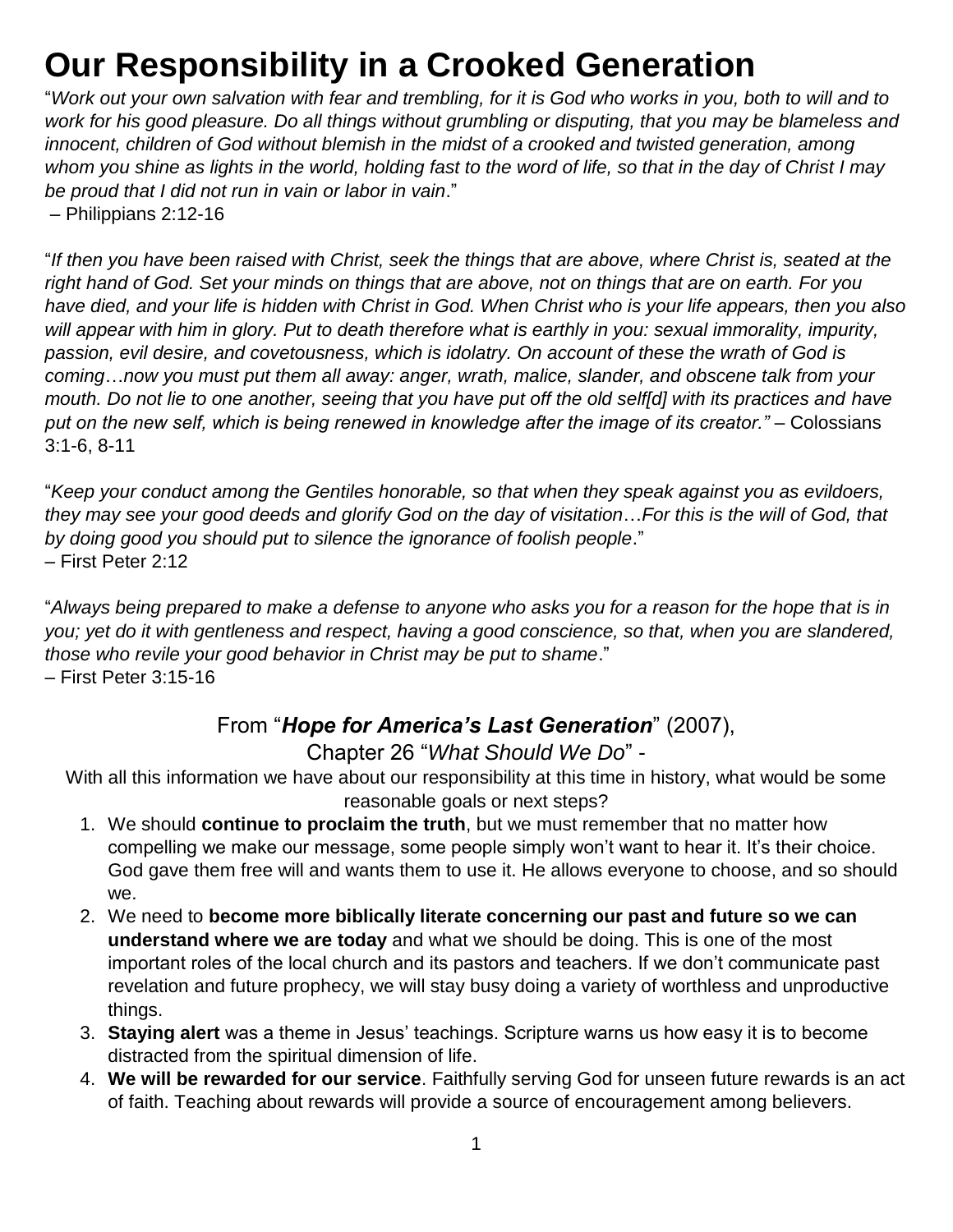- 5. False teachings and philosophies will continue to mislead people. We can't stop this from happening, but we can **identify false teachings and speak out against them**. We can always turn on a light in a dark room.
- 6. Do not forget that we are in the midst of a spiritual awakening. The **darkness in our country became so dark that many people decided they liked the light better**. Americans have had enough crime, immorality, and corruption. They are finally seeking some kind of standard that will produce better things in their lives.
- 7. **Our nation is faced with problems that we can't solve by ourselves**. God designed it that way. This is why the fourth generation must turn to him and let him lead us out of the disaster we face. Then we will see:
	- a. good leadership in churches, government, business, and education
	- b. favorable weather patterns
	- c. production of natural resources
	- d. good international relationships
	- e. reversal of self-destructive cultural behaviors including alcoholism, drug abuse, pornography, etc
	- f. compassion for people in our society
- 8. **Church leadership needs to love people again**, not merely love using people. They can best do this by **empowering them with the truth of God's word**. Our culture will only change when individual people change.
- 9. We are in the fourth generation and are experiencing the beginning of the fourth cycle of judgment. **These judgments are designed by God to bring people to a point of decision**. Do you love God and his ways, or do you hate God and reject his standards? This is a decision we must all make.
- 10.The standards God has set for our nation here on earth are not the same standards he has set for the kingdom of God. Jesus told Nicodemus, "No one can see the kingdom of God unless he is born again" (John 3:3). Being born again is a requirement for entrance into God's kingdom not our earthly kingdom. Salvation is not a prerequisite to the success of a nation today. **For a nation to prosper on earth requires only these few things** identified in Micah 6:8 and Isaiah 56:1:
	- a. "He has showed you, O man, what is good. And what does the Lord require of you? To act justly and to love mercy and to walk humbly with your God." – Micah 6:8
	- b. "Maintain justice and do what is right, for my salvation is close at hand and my righteousness will soon be revealed." – Isaiah 56:1
- 11.We must remember the lesson of the "sin of Jeroboam." By the second, third, and fourth generations, **people find it hard to identify the sin of the first generation. The sin of our great-grandfathers was secular humanism**. They ushered in an idolatrous philosophy based on the assumption that there is no God and that man is the ultimate end of everything. This sin has not only infested our culture in the areas of government and education, but it has polluted the thinking of our churches as well. We must correct our own "sin of Jeroboam" which begins with identifying the fallacy of secular humanism.
- 12.**Families must be restored**. The hearts of the fathers must turn to their children and children to their fathers. This is the foundation of not just the Christian culture, but all culture. A society can't endure without fathers and families. Malachi 4:6 says, "He (Elijah) will turn the hearts of the fathers to their children, and the hearts of the children to their fathers; or else I (the Lord) will come and strike the land with a curse." **The institutions that God set in place must be strengthened and maintained.** Those institutions are: